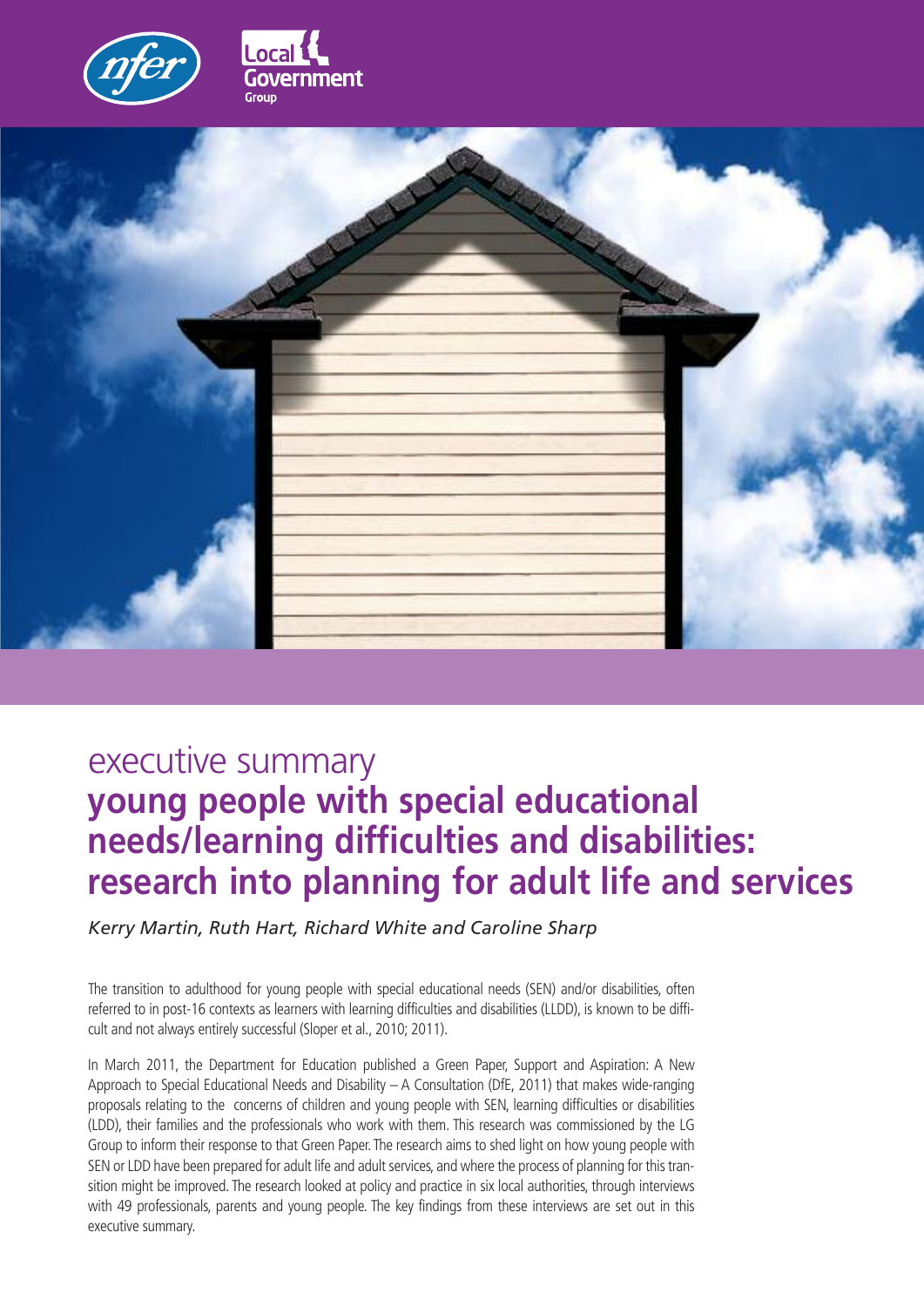

# **Planning for young people's futures**

Approaches to preparing young people for adult life and planning their transition vary across local authorities. Many of the professionals supporting young people appear to focus on transition points (such as out of postcompulsory education), rather than seeing transition planning as a seamless journey.

The meaningful involvement of young people and parents or carers is the key to successful transition planning. Professionals felt that parents vary in their willingness and ability to be involved and pointed out that young people can be at odds with their parents. Parents suggested that professionals are not always well placed to gauge whether their child is capable of making complex decisions about their future.

Parents reported a general lack of good and timely information, advice and guidance about how to plan for their child's transition to adulthood. Professionals also reported struggling to fulfil their obligations in terms of transition planning due to limited capacity and high staff turnover.

#### **Transition to post-compulsory education and/or training**

Entry-level courses and foundation learning programmes at further education (FE) colleges appeared to be the default destination at the end of compulsory education for young people with low to moderate needs. Some parents and local authority staff concluded that FE courses are not always well suited to young people's needs and not all young people receive an appropriate level of challenge.

FE courses were, however, seen to offer young people a greater level of independence than schools, and opportunities both to maintain contact with friends and access a wider social network.

A change of learning environment for post-compulsory education introduces new challenges. Some parents are fearful about the transition, others struggle with the idea that a full-time college placement typically provides only three days of structured activity per week.

#### **Transition to employment**

Whilst many of the young people expressed interest in entering employment, adult interviewees identified a number of barriers to them doing so. These include:

- low expectations
- a lack of opportunities and support to develop essential skills
- employer discrimination.

Several local authorities had attempted to raise the expectations of families and schools, and ensure that employment was discussed with young people.A number had successful supported-employment projects, but these could only accommodate small numbers of young people and, due to a reliance on time-limited funding streams, had uncertain futures.

### **Transition to independent life**

Young people expressed ambitions very similar to those of their peers without SEN or LDD: to have their own home, a car and a full social life. However, discussions about these ambitions were not always followed up with the actions required to realise them.

Some local authority interviewees and parents felt that young people are leaving mainstream or special schools less prepared for independence than they should be as a result of insufficient opportunities for challenge and development.

2 young people with special educational needs/learning difficulties and disabilities: research into planning for adult life and services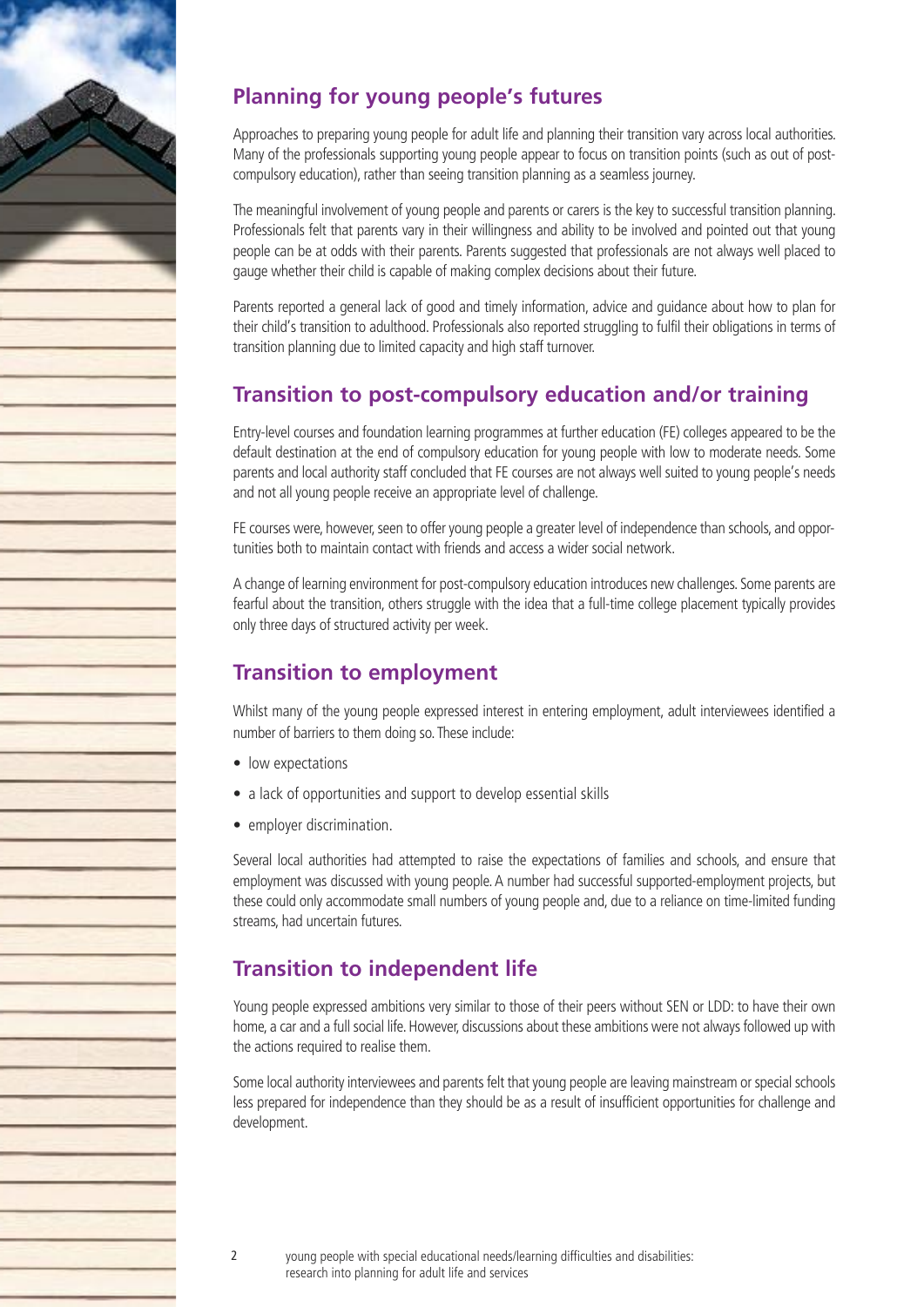## **Developing approaches to transition**

Initiatives recently established by local authorities to support the smooth transition of young people into adult life and services included:

- establishing multi-agency transition panels and teams
- employing transition champions and key workers
- implementing person-centred transition planning
- undertaking development work with parents and schools.

# **Conclusion**

Professionals, parents and young people all identified historic weaknesses in transition arrangements foryoung people with SEN or LDD. These resulted in relatively few young people being systematically prepared for adult life. This has clear implications for the quality of life experienced by young people with SEN or LDD and their families. However, there is evidence that services and practices are developing, with positive outcomes for some young people. The changes proposed in the Green Paper (DfE, 2011) have largely been welcomed.